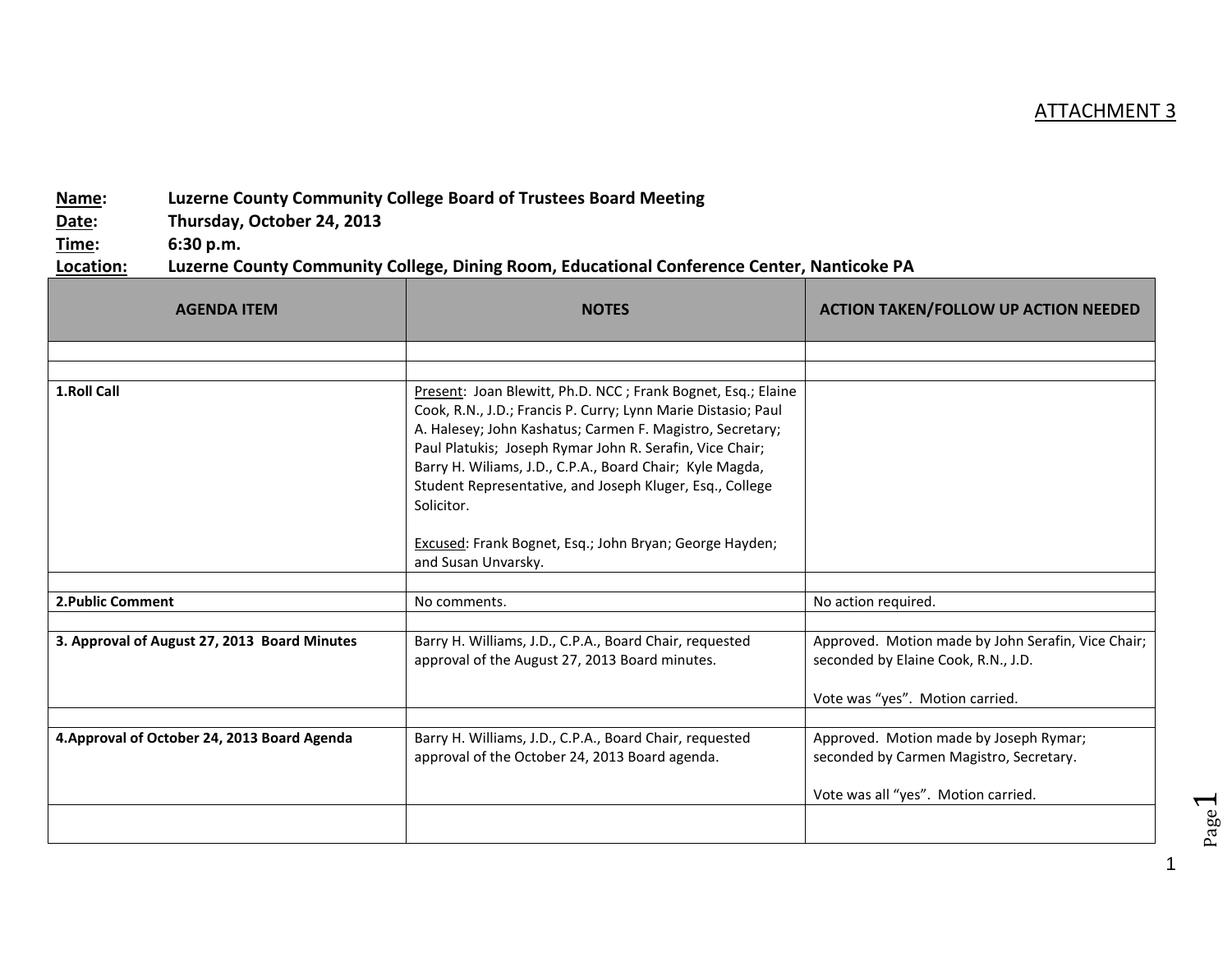| 5. Report of Officers and Agents    | President Leary stated, in consultation with the Chairman of          |  |
|-------------------------------------|-----------------------------------------------------------------------|--|
| President's Report<br>$\circ$       | the Board, the President's Report and Treasurer's Report              |  |
| President's Vision                  | will be deferred until the next Board meeting.                        |  |
|                                     |                                                                       |  |
| Treasurer's Report<br>$\circ$       |                                                                       |  |
|                                     |                                                                       |  |
| <b>Foundation Report</b><br>$\circ$ | Sandra Nicholas, Executive Director, Resource Development             |  |
|                                     | reported on the three major events: Francis S. and Mary Gill          |  |
|                                     | Carrozza R.N. Health Science Center building dedication was           |  |
|                                     | held on September 21, 2013, Crayons and Care II Art Exhibit           |  |
|                                     | Children of Lietska Hospital with the Polish Ambassador on            |  |
|                                     | September 13, 2013; and lastly the 21 <sup>st</sup> Scholarship Donor |  |
|                                     | Dinner, conducted on October 22, 2013. Ms. Nicholas                   |  |
|                                     | reported more than 300 students, donors and alumni                    |  |
|                                     | attended the event. Thanks was extended to everyone who               |  |
|                                     | attended or supported the event financially.                          |  |
|                                     | Ms. Nicholas extended her appreciation to Board Chair                 |  |
|                                     | Barry Williams for providing remarks on behalf of the Board           |  |
|                                     | of Trustees, and to President Leary.                                  |  |
|                                     |                                                                       |  |
|                                     | Ms. Nicholas noted each Trustee received a copy of the                |  |
|                                     | Foundation brochure regarding the Educational                         |  |
|                                     | Improvement Tax Credit Program. LCCC was approved by                  |  |
|                                     | the Commonwealth of Pennsylvania to offer tax credits to              |  |
|                                     | corporations and businesses. Donations received during the            |  |
|                                     | period of July 1, 2013 and June 30, 2014 are eligible under           |  |
|                                     | this program. This program will be renewed for next year.             |  |
|                                     | Ms. Nicholas stated that we must pinpoint several programs            |  |
|                                     | that we want to support with the funds. One program is                |  |
|                                     | Team Pink Summer Camps. Team Pink is a STEM summer                    |  |
|                                     | camp (which ties into the President's Vision) initiative for          |  |
|                                     | girls in grades 4-9 who attend middle and high schools in             |  |
|                                     | Hazleton and Pittston. The other program is the Early                 |  |
|                                     | College Program in the Hazleton and Pittston High Schools.            |  |
|                                     | This program will allow high school students to earn LCCC             |  |
|                                     | college credits at a reduced rate which are transferable to           |  |
|                                     | other colleges and universities.                                      |  |
|                                     |                                                                       |  |
|                                     | Ms. Nicholas reported on the marketing effort you will                |  |
|                                     | notice an increase in television and radio advertisements to          |  |

 $Page<sup>2</sup>$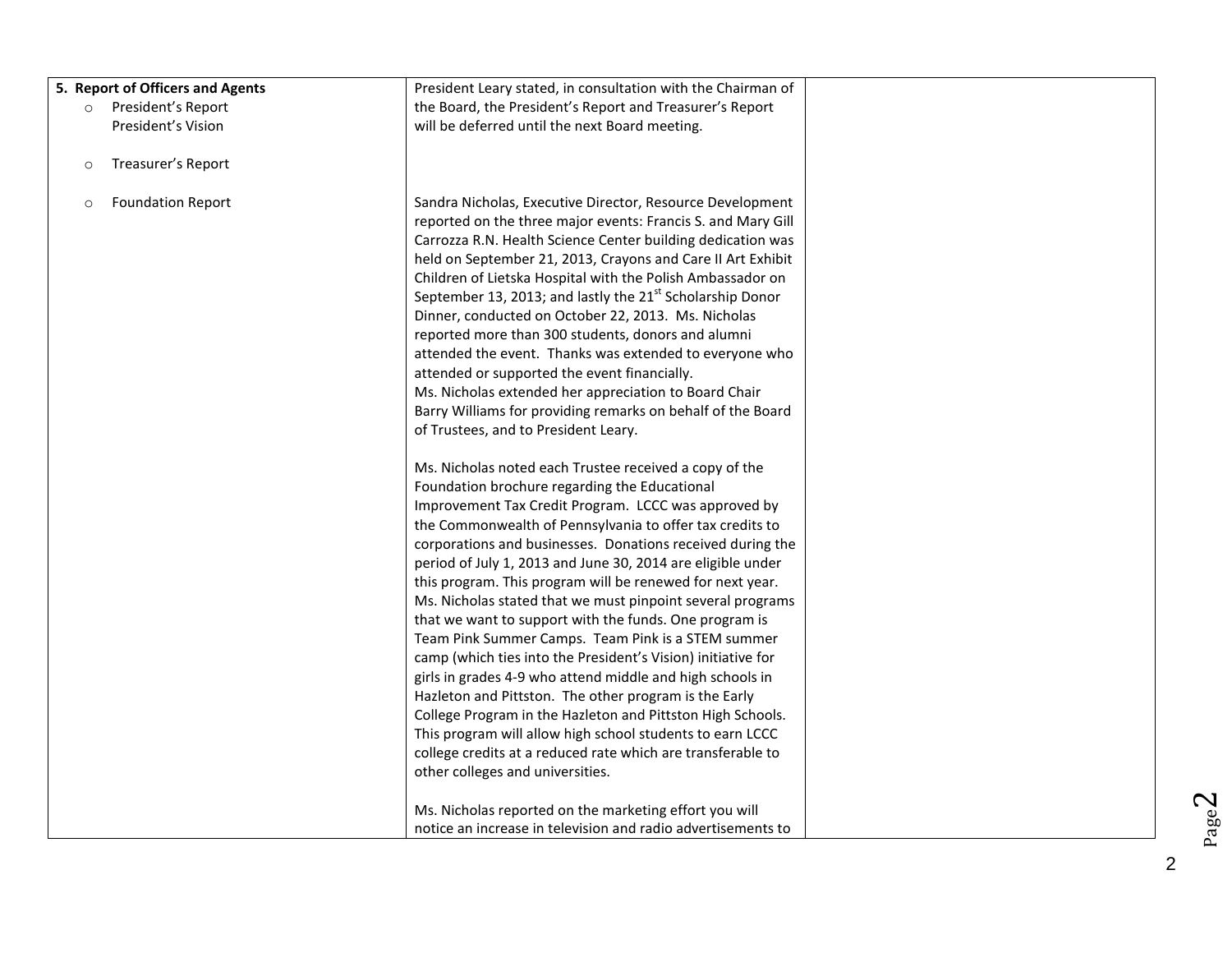|                                    | tie into our upcoming Open House which is November 2,<br>2013. We will be on the three major channels as well as<br>cable television, radio and print ads.                                                                                                                                                                                                                                                                                                                                                                                                                                |  |
|------------------------------------|-------------------------------------------------------------------------------------------------------------------------------------------------------------------------------------------------------------------------------------------------------------------------------------------------------------------------------------------------------------------------------------------------------------------------------------------------------------------------------------------------------------------------------------------------------------------------------------------|--|
|                                    | Ms. Nicholas stated during this fall semester, the<br>Foundation has spent almost \$8,000 in book money to help<br>our students in need.                                                                                                                                                                                                                                                                                                                                                                                                                                                  |  |
|                                    | Board Chair Barry Williams stated he had the opportunity to<br>attend two of the three events Ms. Nicholas reported;<br>noting they were the two nicest events he has attended.                                                                                                                                                                                                                                                                                                                                                                                                           |  |
|                                    | At this time, Board Chair Williams congratulated Ms.<br>Nicholas, the Foundation team, and members of the<br>Foundation Board. They should be very proud of a job well<br>done.                                                                                                                                                                                                                                                                                                                                                                                                           |  |
|                                    | Ms. Nicholas stated she appreciates the Board's support,<br>noting it is very important that Trustees show their interest;<br>it is very important to our donors and creates a wonderful<br>relationship as well.                                                                                                                                                                                                                                                                                                                                                                         |  |
| Student Representative Report<br>O | President Leary introduced the new Student Representative<br>to the Board, Kyle Magda. Mr. Magda is a<br>Journalism/Broadcasting major. Mr. Magda recently<br>addressed the faculty and staff at October 16 Inservice<br>program; is a member of Phi Theta Kappa Honor Society and<br>Sigma Kappa Delta English Honor Society, Freshman<br>Representative to Student Government Association, and a<br>member of the LCCC Cross Country team. Mr. Magda has<br>been selected to participate in Intercollegiate Wilkes Barre,<br>and has been on both the President's List and Dean's List. |  |
|                                    | Kyle Magda thanked President Leary for the opportunity to<br>serve as the Student Representative to the Board.                                                                                                                                                                                                                                                                                                                                                                                                                                                                            |  |
|                                    | Mr. Magda reported on recent activities of the Student<br>Government Association.                                                                                                                                                                                                                                                                                                                                                                                                                                                                                                         |  |
|                                    | At the beginning of the semester, the Student Government                                                                                                                                                                                                                                                                                                                                                                                                                                                                                                                                  |  |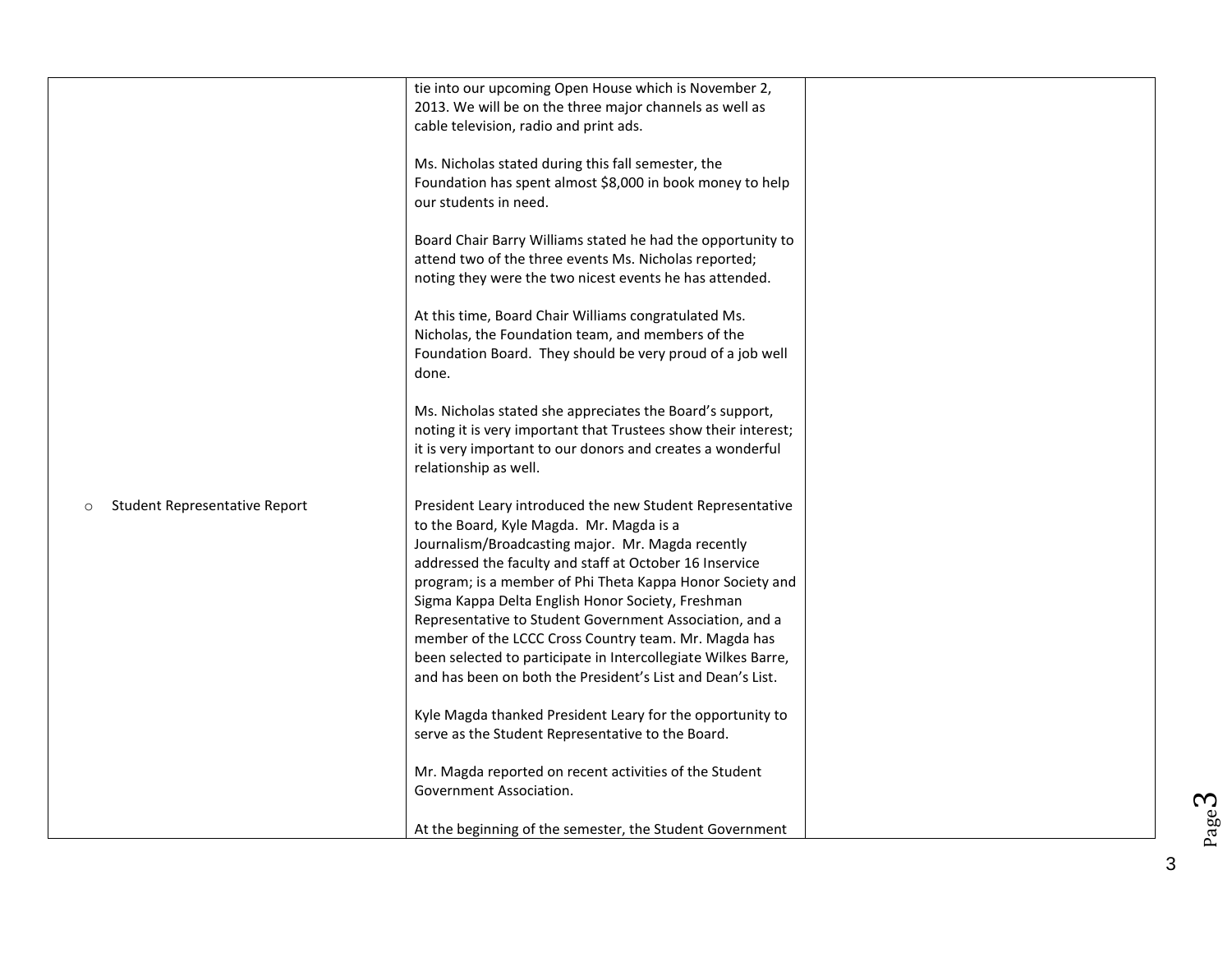|                                            | hosted stations throughout the campus providing free<br>coffee for our students. A Welcome Back Bash was held<br>with President Leary volunteering for the dunk tank with all<br>proceeds benefitting Marley's Mission. An inaugural Pride<br>Fest was was a huge success and featured on the front page<br>of The Times Leader. Spirit Week will be held the week of<br>October 28 <sup>th</sup> , 2013. To kick-off Spirit Week, on Monday,<br>October 28, outside the Campus Center everyone is invited<br>to be a part of the next LCCC TV Commercial. Students,<br>staff, and faculty will form a giant "LCCC" while a<br>videotographer will film from the top of the gym. The<br>week's activities will include game day, music provided by |          |
|--------------------------------------------|----------------------------------------------------------------------------------------------------------------------------------------------------------------------------------------------------------------------------------------------------------------------------------------------------------------------------------------------------------------------------------------------------------------------------------------------------------------------------------------------------------------------------------------------------------------------------------------------------------------------------------------------------------------------------------------------------------------------------------------------------|----------|
|                                            | LCCC Radio Station WSFX, the original Dracula movie will be<br>featured as well as a Halloween Bash, and gaming club<br>tournament. On Sunday, November 10, Student<br>Government Association will be participating in the annual<br>Veterans' Day parade in Wilkes-Barre.                                                                                                                                                                                                                                                                                                                                                                                                                                                                         |          |
|                                            | At a recent Student Government Association meeting Mr.<br>Magda reported students suggested the cafeteria consider<br>offering a taco bar during the semester. Another suggestion<br>was to consider staffing the "filling station" located in the<br>Advanced Technology Center. Mr. Magda noted having the<br>TV Station proposal go through would be incredible for the<br>students. Another issue brought to his attention of the<br>Student Government Association is recycling awareness,<br>noting to his knowledge there is no policy to address this<br>issue.                                                                                                                                                                            |          |
|                                            | At this time, Board Chair Williams welcomed and<br>congratulated Mr. Magda on his appointment to the Board.                                                                                                                                                                                                                                                                                                                                                                                                                                                                                                                                                                                                                                        |          |
| <b>6. Executive Committee</b>              | 6. No report.                                                                                                                                                                                                                                                                                                                                                                                                                                                                                                                                                                                                                                                                                                                                      | 6. $N/A$ |
| 7. Report/Action of the Academic Committee | 7. No report.                                                                                                                                                                                                                                                                                                                                                                                                                                                                                                                                                                                                                                                                                                                                      | 7. N/A   |
| 8. Report/Action of the Finance Committee  | Carmen F. Magistro, Committee Chair of the Finance<br>Committee presented the following report.                                                                                                                                                                                                                                                                                                                                                                                                                                                                                                                                                                                                                                                    |          |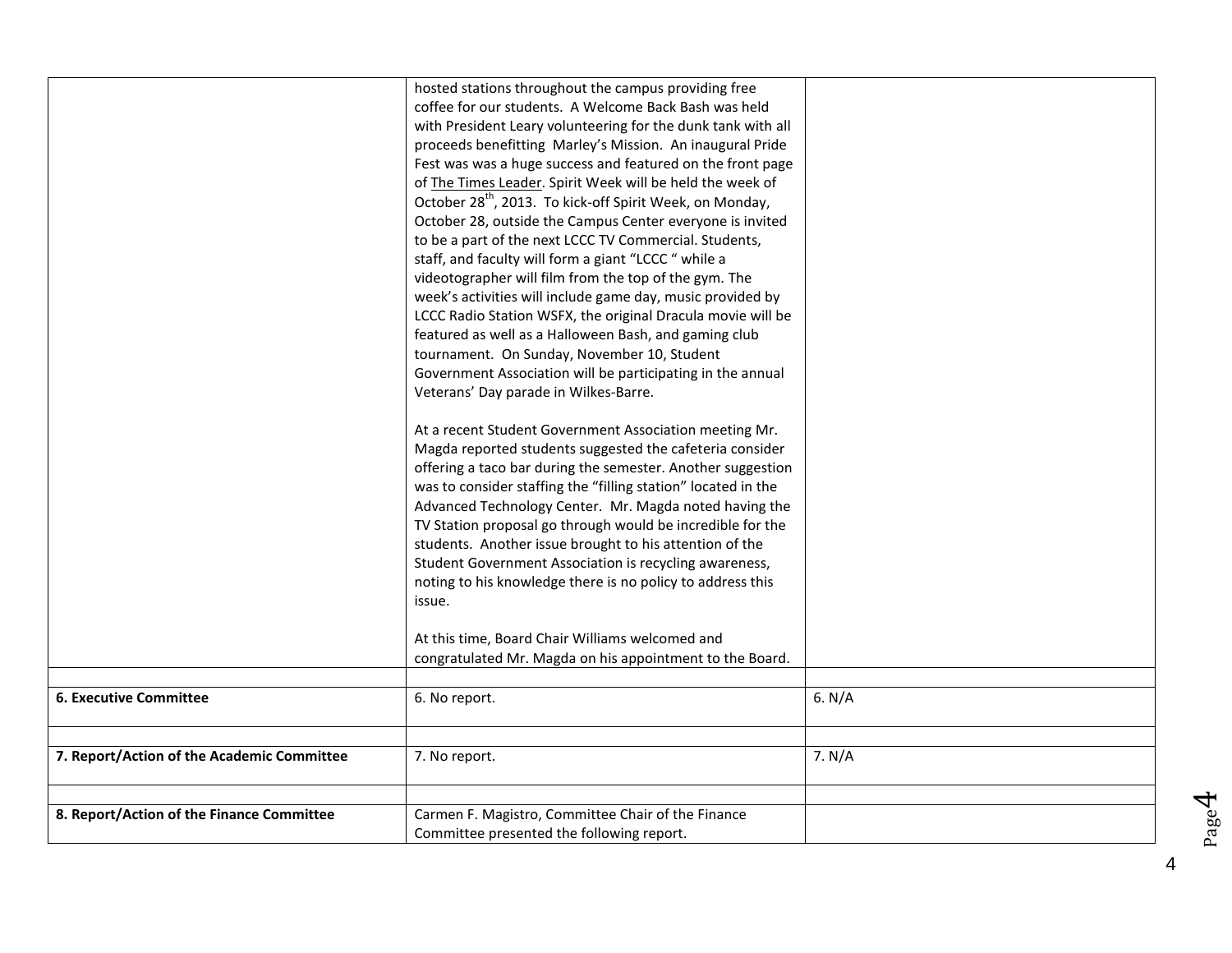| 8A. Summary of Payments                                                                                | 8A. Recommend the Luzerne County Community College<br>Board of Trustees approve the summary of payments.                                                                                                                                                                                                    | 8A. Approved. Motion made by John R. Serafin, Vice<br>Chair; seconded by Elaine Cook, R.N., J.D.<br>Vote was all "yes". Motion carried. |
|--------------------------------------------------------------------------------------------------------|-------------------------------------------------------------------------------------------------------------------------------------------------------------------------------------------------------------------------------------------------------------------------------------------------------------|-----------------------------------------------------------------------------------------------------------------------------------------|
| 8B. Ratification of Change Order-Building2 Ceiling Tiles                                               | 8B. Recommend the Luzerne County Community College<br>Board of Trustees ratify and reaffirm approval of change<br>order in the amount of \$13,900 to G.C. Wall, Inc. to replace<br>Building 2 ceiling tiles and necessary grid adjustments.                                                                 | 8B. Approved. Motion made Francis Curry;<br>seconded by Joan Blewitt, Ph.D. NCC.<br>Vote was all "yes". Motion carried.                 |
| 8C. Ratification of Change Order Request - Campus<br>Chiller and Pump Replacement Project              | 8C. Recommend the Luzerne County Community College<br>Board of Trustees ratify and reaffirm approval of change<br>order in the amount of \$12,191.76 which will complete the<br>installation of the chiller unit being installed by Yannuzzi,<br>Inc                                                        | 8C. Approved. Motion made by Francis Curry;<br>seconded by John Serafin, Vice Chair.<br>Vote was all "yes". Motion carried.             |
| 9. Report/Action of the Human Resources                                                                | Paul Halesey, Committee Chair, presented the Human                                                                                                                                                                                                                                                          |                                                                                                                                         |
| <b>Committee</b>                                                                                       | Resources Committee report.                                                                                                                                                                                                                                                                                 |                                                                                                                                         |
| 9A. Administrative Policy:<br>Definition of Employee Employment<br>$\circ$<br><b>Categories Policy</b> | 9A. Recommend the Luzerne County Community College<br>Board of Trustees approve the following administrative<br>policy: Definition of Employee Employment Categories Policy.                                                                                                                                | 9A. Approved. Motion made by Joseph Rymar;<br>seconded by Francis Curry.<br>Vote was all "yes". Motion carried.                         |
|                                                                                                        | <b>Informational Items</b>                                                                                                                                                                                                                                                                                  |                                                                                                                                         |
|                                                                                                        |                                                                                                                                                                                                                                                                                                             |                                                                                                                                         |
| 1. Unfinished Business of Previous Meeting                                                             | No report.                                                                                                                                                                                                                                                                                                  | No action required.                                                                                                                     |
|                                                                                                        |                                                                                                                                                                                                                                                                                                             |                                                                                                                                         |
| 2.Informational Report of the Executive Committee                                                      | Board Chair Williams noted a dinner with the Faculty<br>Association Leadership will be held Tuesday, October 29,<br>2013. The PACCC Northeast Regional Trustees meeting will<br>be hosted at Luzerne County Community College on<br>Wednesday, November 13, 2013. All Trustees are<br>encouraged to attend. | No action required.                                                                                                                     |
| 3.Informational Report of the Human Resources                                                          | Paul Halesey, Committee Chair, Human Resources                                                                                                                                                                                                                                                              | No action required.                                                                                                                     |